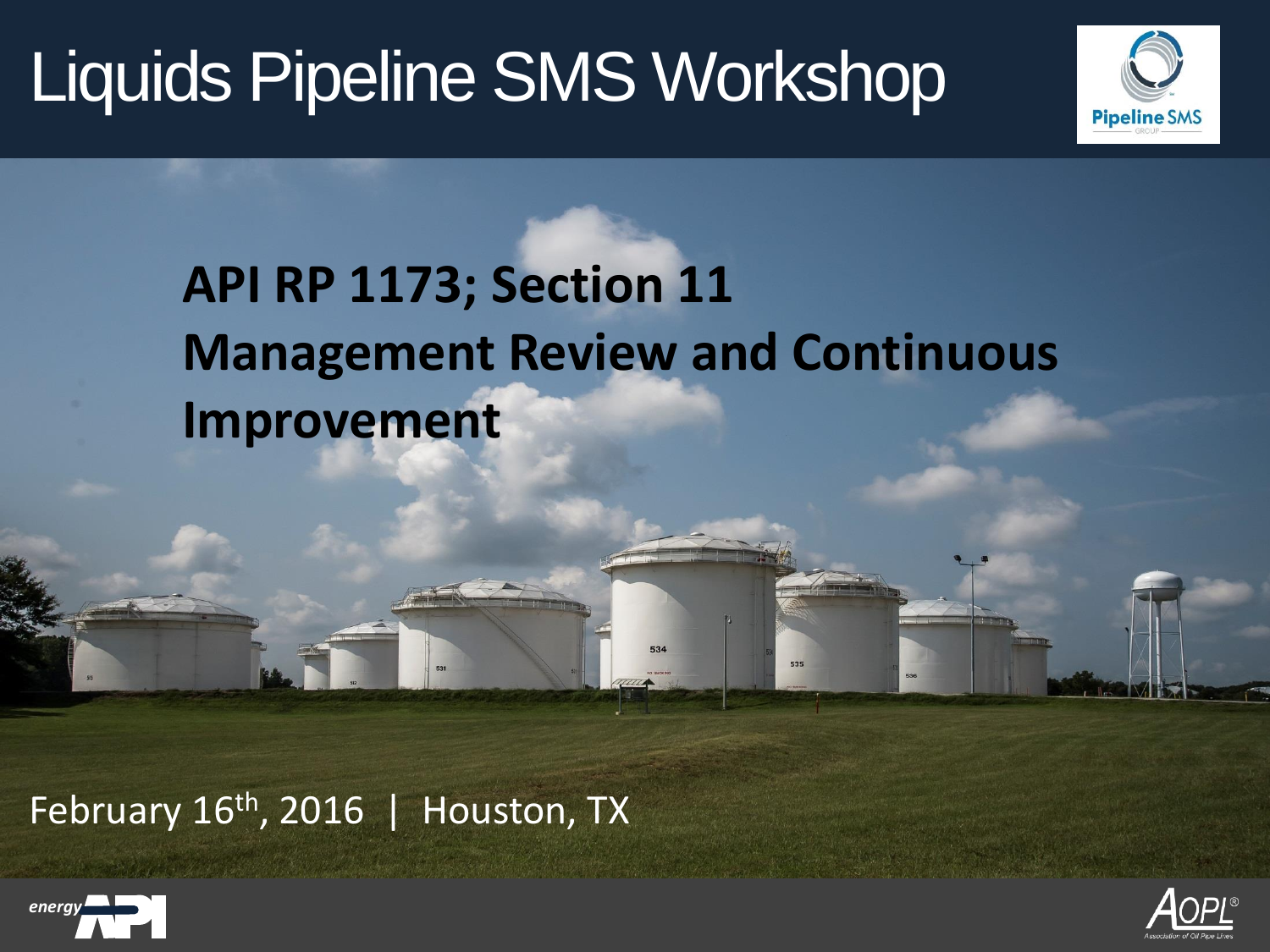

## The Management Review:

- is done "at the direction of Top Management".
- is conducted by Management
- requires a broad review of PSMS programs and their effectiveness
- includes a review and update of action plans from previous Management Reviews
- requires selection of and commitment to continuous improvement opportunities
- output is documented, reported to, and approved by, Top Management annually



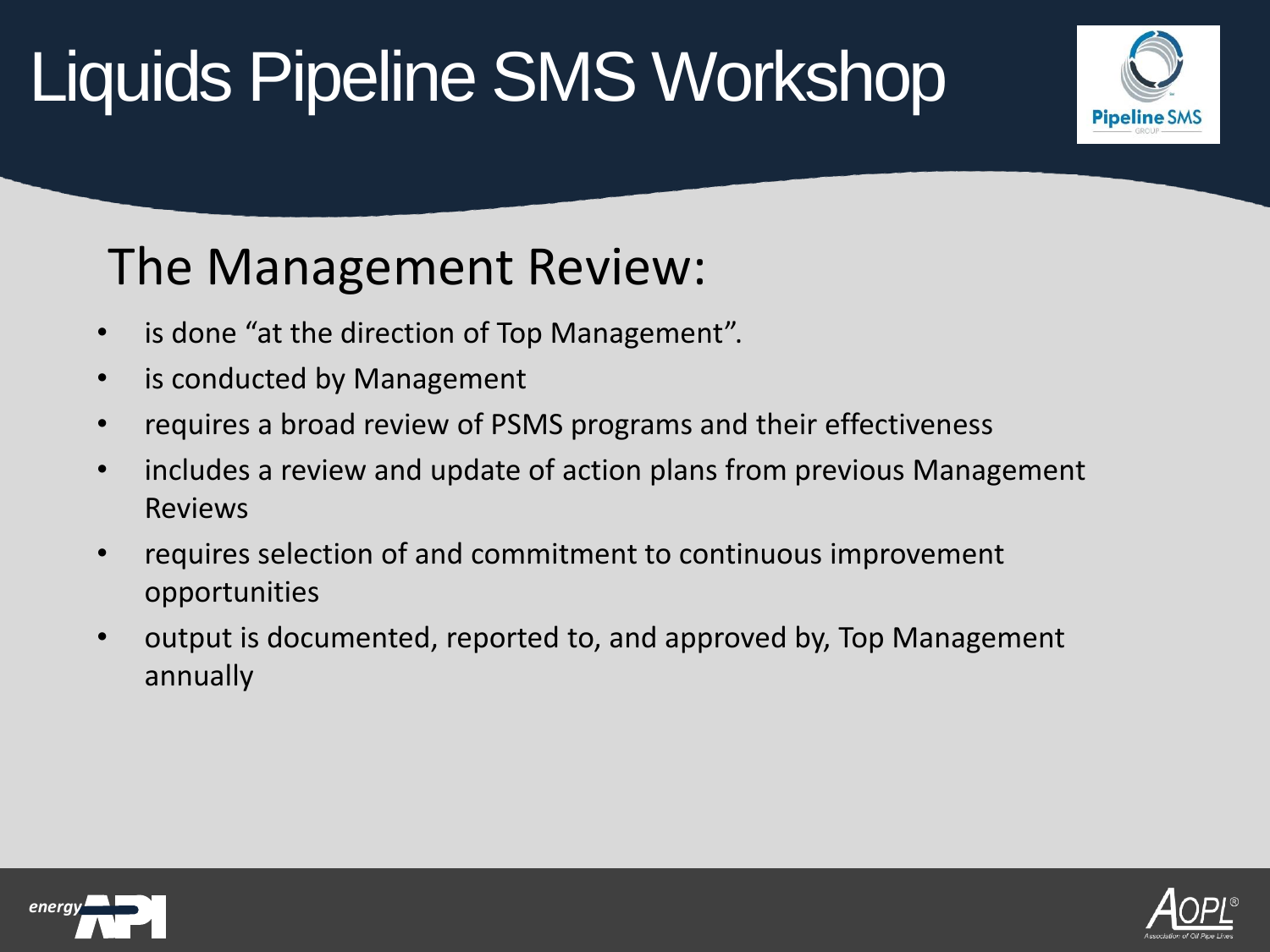

### **Management Review – Discussions**

#### **Were the Goals and Objectives set at the last Management Review realized? (Section 5.2)**

- Performance measures and KPI review.
- Status and effectiveness of corrective actions from previous reviews.

#### **What occurred since the last Management Review?**

- Results and recommendations from incident evaluations and lessons learned (Section 9)
- Results from Audits and Evaluations (including maturity) (Section 10.2.6)



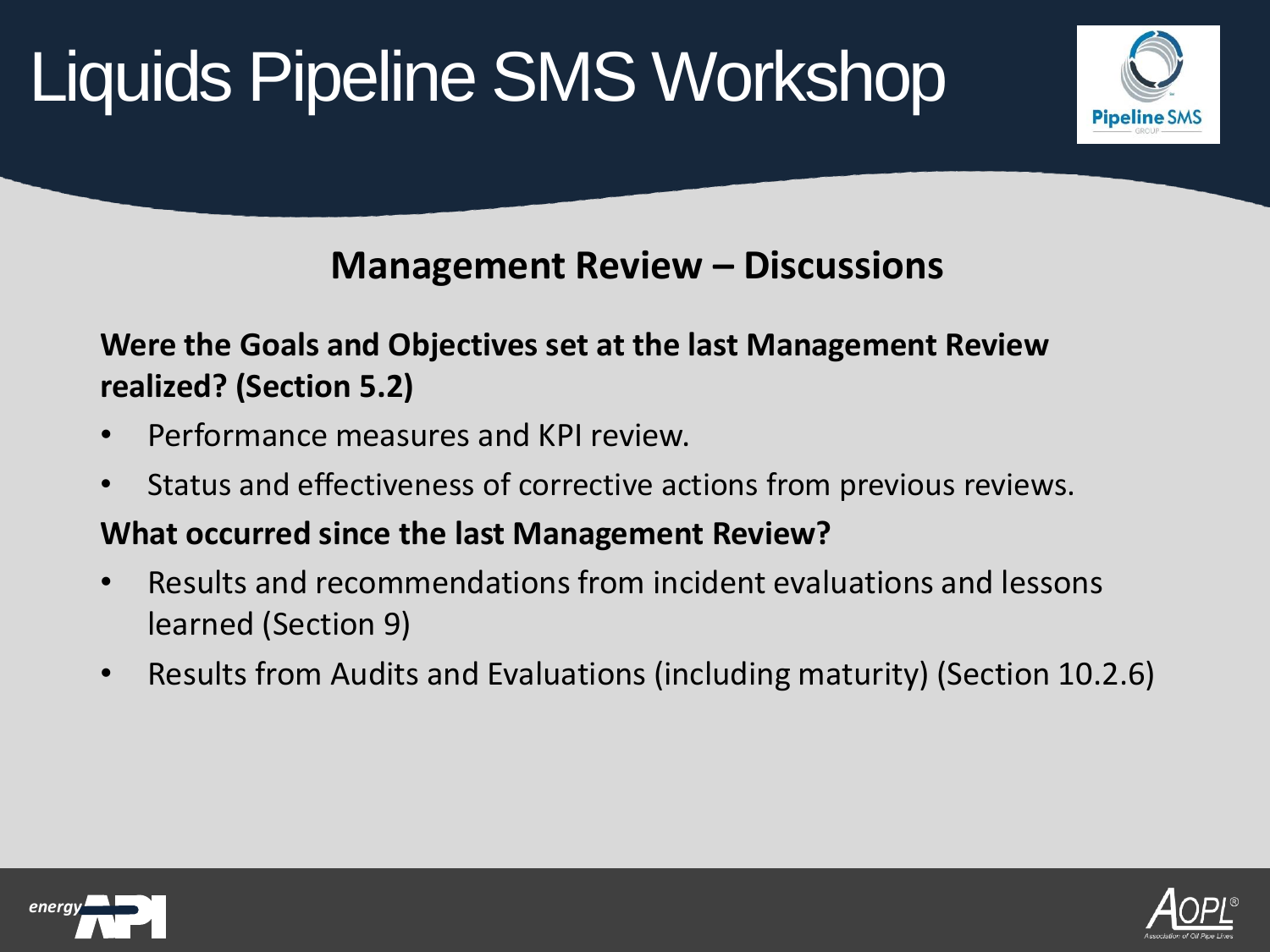

### **Management Review - Discussions**

### **Results of Risk Management Reviews (Section 7)**

• Effectiveness of risk mitigation methods

### **Stakeholder feedback (Section 6.2 and 6.3)**

• Public, regulators, customers, emergency responders, law enforcement, peers

### **Changes to the PSMS (Section 5.3)**

- Legal, regulatory, and other applicable requirements **Safety Culture (Section 10.2.4)**
- Perception assessments, observations, and audits
- Identification of opportunities for improvement



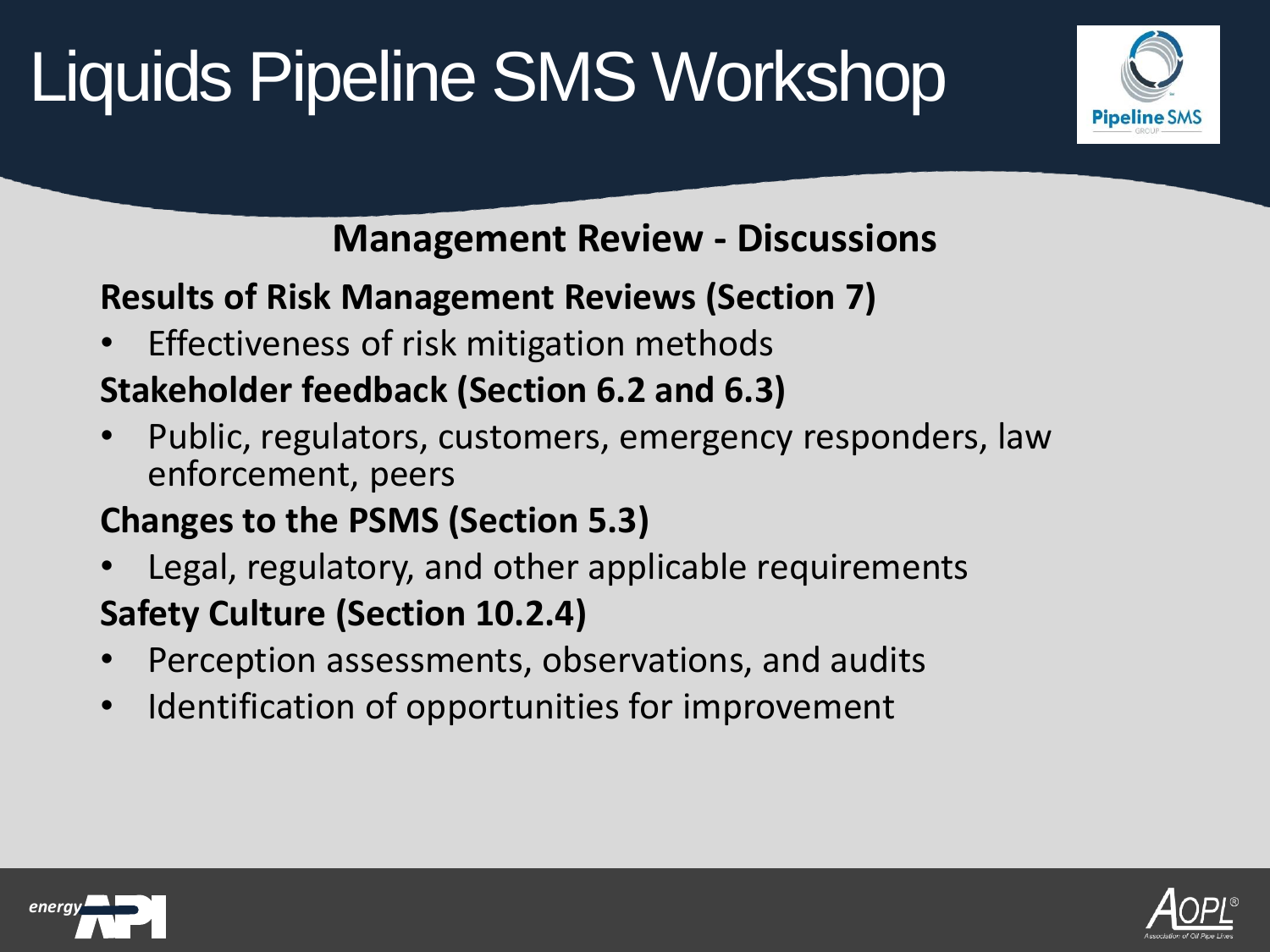



**Management Review - Outputs**

**Summary assessment of the effectiveness of the PSMS**

- Identification of areas for improvement.
- **Decisions about improvement actions**
- Changes to resources
- Improvements to processes and procedures